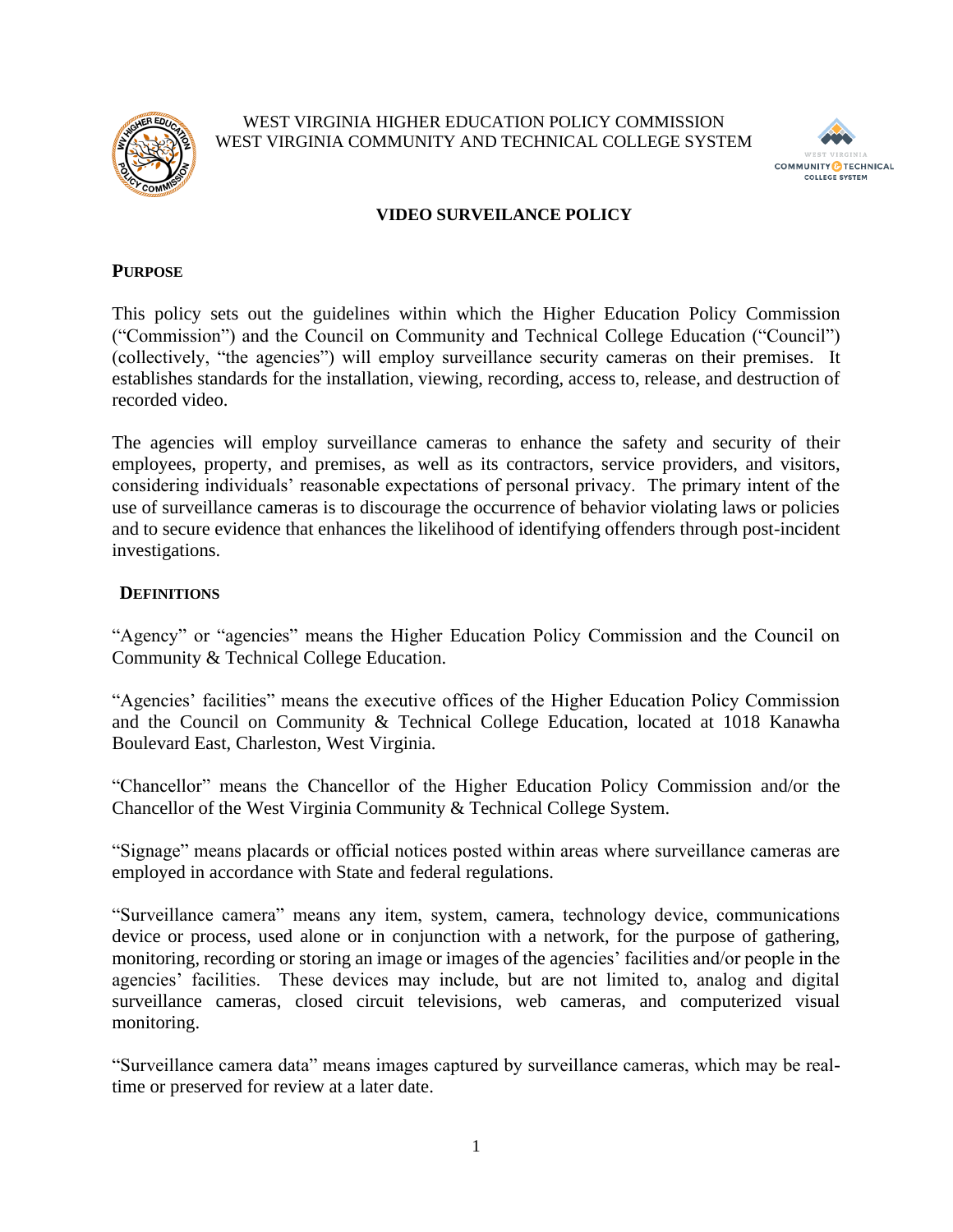## **PROCEDURE**

## **1. Installation**

The Administrative Services Division is responsible for the management of video surveillance systems used by the agency. The Executive Vice Chancellor for Administration will approve the installation and the appropriate placement of surveillance cameras. Other divisions shall not install video surveillance systems without the knowledge and prior approval of the Executive Vice Chancellor for Administration. The Administrative Services Division will maintain a record of each authorized camera location. Surveillance cameras employed by the agencies are limited to video recording capabilities only; no audio surveillance can be detected or recorded by these cameras.

Employees are not permitted to create audio or video recordings of conversations, meetings or conferences without prior written approval of the Executive Vice Chancellor for Administration and the approval of the parties being recorded. This restriction does not apply to open public meetings. Employees discovered making unapproved recordings will be subject to disciplinary action, up to and including dismissal. The Executive Vice Chancellor for Administration may make exceptions to this restriction for employees who present medical certification of the need to use a recording device as a reasonable accommodation.

Cameras will not be installed in areas where employees, contractors, vendors or visitors could reasonably expect privacy, such as restrooms and break rooms, except in accordance with the procedures for temporary installation of cameras included in this Policy. Video surveillance cameras also will not be installed in conference rooms, employee offices or where confidential information may be copied or transmitted, except in accordance with the procedures for the temporary installation of cameras.

## **2. Signage**

Before live camera monitoring and recording may begin, in all areas where surveillance cameras are installed, signs must be displayed indicating that the area may be monitored. This signage shall serve as the method to inform all employees and visitors of surveillance camera installation. Signage states that surveillance cameras are in use, not that they are being monitored. Monitoring implies 24-hour viewing of live footage.

The one permitted exception to the posting of signage is when a temporary camera employment is required specifically to capture unlawful or inappropriate behavior arising from a documented incident of such behavior in a particular location. The temporary camera installation must be approved in accordance with the procedures set forth below.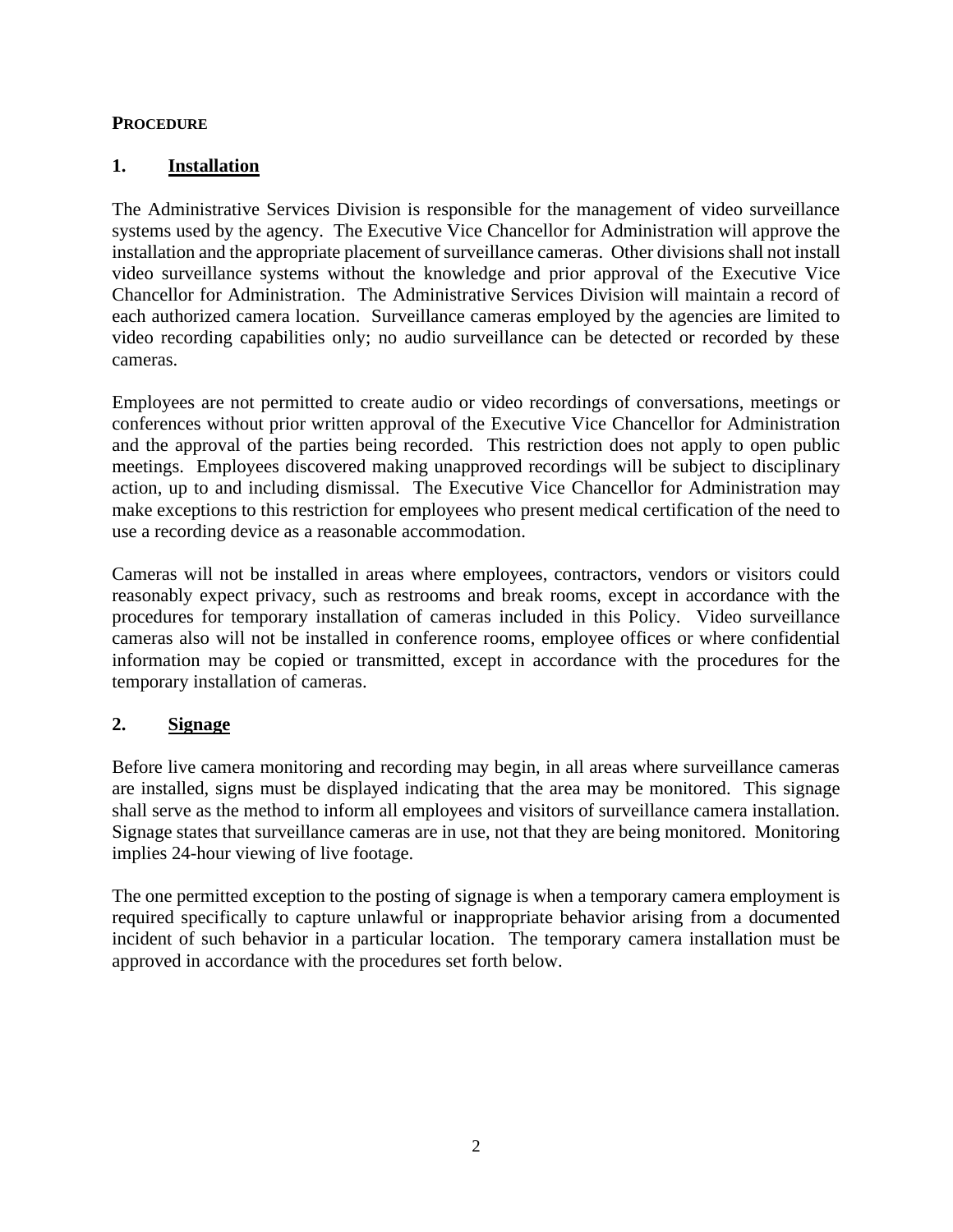## **3. Temporary Installation**

When a detailed case of potential unlawful or policy violative conduct has been documented and presented to the Executive Vice Chancellor for Administration or the Chancellor, either one of them may authorize the use of temporary surveillance cameras. Temporary camera employment may be required to specifically capture suspected unlawful conduct or violations of the agencies' governing standards of conduct.

The footage recorded with temporary surveillance cameras will be subject to the same camera monitoring and access restrictions as permanently employed surveillance cameras. The only exception is that authorized viewing of footage is limited to the Executive Vice Chancellor for Administration and the Chancellor, in conjunction with the General Counsel, unless another individual is specifically authorized by the Chancellor or law enforcement as deemed necessary to an investigation. Temporary surveillance cameras can be employed for a maximum of 30 consecutive days, unless the Executive Vice Chancellor for Administration or the Chancellor gives written authorization for a longer period of time.

## **4. Viewing**

All video surveillance cameras are capable of being recorded continuously by a digital video recording system. Recorded video is used exclusively for the investigation of security and safety incidents and not for other purposes. Viewing of surveillance camera footage (either live video feed or recording) shall be conducted only by personnel authorized directly by the Executive Vice Chancellor for Administration or the Chancellor. Any member of the Chancellor's Cabinet may submit a request to the Executive Vice Chancellor for Administration to view specific footage for a particular reason outlined by the Cabinet member in his or her request. In some limited circumstances, the Executive Vice Chancellor for Administration may authorize other designated supervisors to view surveillance camera footage.

Any employee authorized by the Executive Vice Chancellor for Administration to view surveillance camera footage shall perform their duties in a legal, responsible, and ethical manner. The Chancellor, Executive Vice Chancellor for Administration or other designated individuals viewing the live footage or conducting investigations of stored video footage shall not discuss information contained within or regarding the footage to any individual other than the Executive Vice Chancellor for Administration or those designated by her or him. All designated individuals viewing live feed and/or reviewing recorded video footage will be required to sign a confidentiality agreement to prevent unauthorized disclosure.

Surveillance camera viewing does not guarantee that someone on the agencies' property is safe from crime. The agencies' employees and other invitees to the property should have no expectation that the surveillance cameras are being monitored 24-hours per day, seven days per week, nor that the Administrative Services Division is going to observe or respond to a crime in progress.